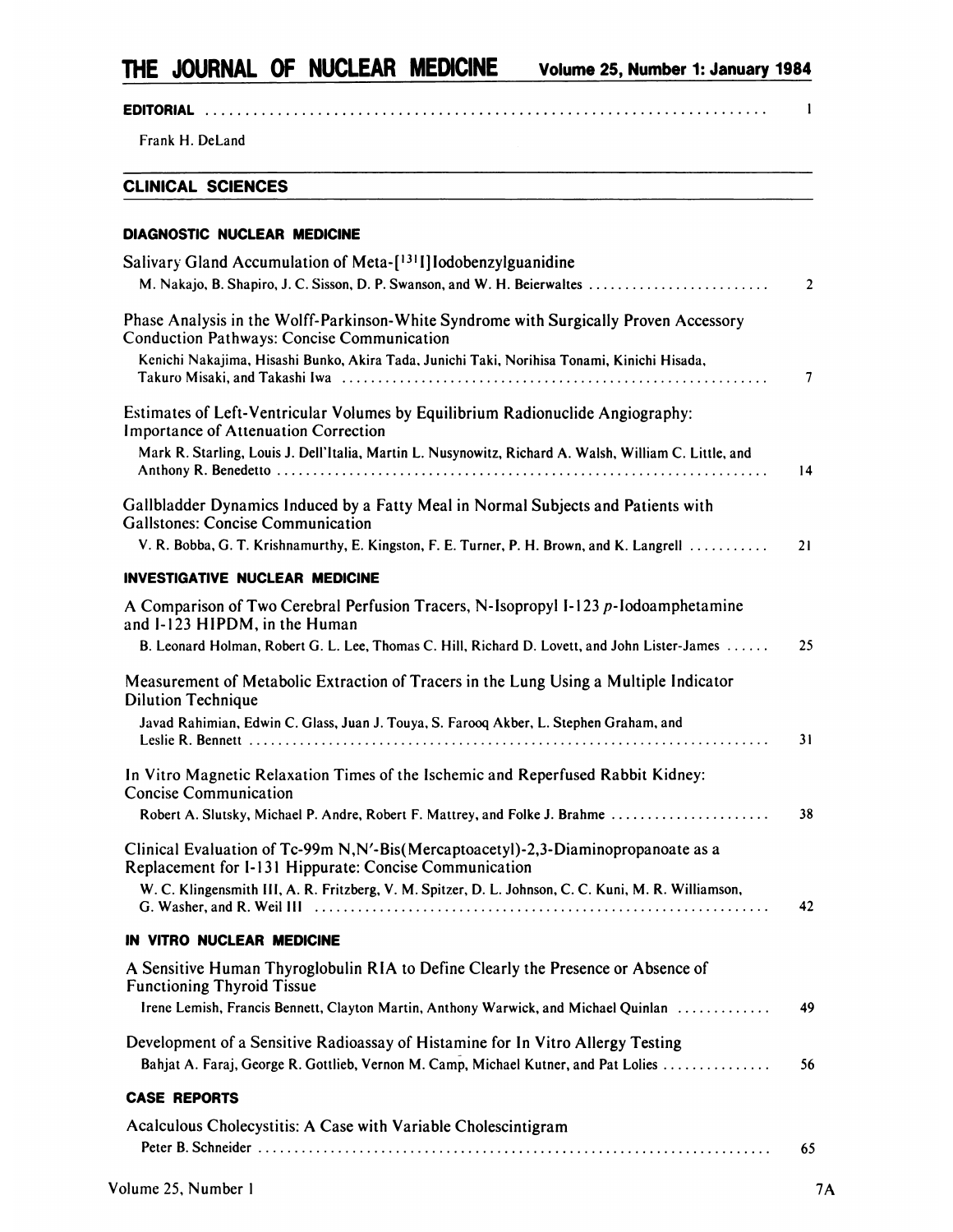| Gallium-67 Citrate Localization in the Heart Secondary to Constrictive Pericarditis with<br><b>Myocardial Fibrosis</b> |    |
|------------------------------------------------------------------------------------------------------------------------|----|
| Albert J. Moreno, Jerry M. Brown, Melvin J. Spicer, Hernando Mena, and Tommy J. Brown                                  | 66 |
| Intraperitoneal Injection of Technetium-99m Sulfur Colloid in Visualization of a Peritoneo-<br>Vaginalis Connection    |    |
|                                                                                                                        | 70 |
| Congenital Absence of the Gallbladder: Another Cause of False-Positive Hepatobiliary<br>Image                          |    |
| Christine Z. Dickinson, Thomas A. Powers, Martin P. Sandler, and C. Leon Partain                                       | 70 |
| Bone Scintigraphy: Differentiating Benign Cortical Irregularity of the Distal Femur from<br>Malignancy                 |    |
| Michael G. Velchik, Sydney Heyman, P. Todd Makler, Jr., Harold A. Goldstein, and Abass Alavi                           | 72 |

# **BASIC SCIENCES**

## **RADIOCHEMISTRY& RADIOPHARMACEUTICALS**

| Radioiodinated Branched-Chain Fatty Acids: Substrates for Beta Oxidation? Concise<br>Communication |     |
|----------------------------------------------------------------------------------------------------|-----|
|                                                                                                    | 75  |
| <b>INSTRUMENTATION</b>                                                                             |     |
| Single Photon Emission Computerized Tomography (SPECT) for Estimates of Liver and<br>Spleen Volume |     |
| Ludwig G. Strauss, John H. Clorius, Thomas Frank, and Gerhard van Kaick                            | 81  |
| PRELIMINARY NOTE                                                                                   |     |
| Methods of Measuring Splenic Blood Flow and Platelet Transit Time with In-111-Labeled<br>Platelets |     |
| A. Michael Peters, Mark J. Walport, Robert N. Bell, and J. Peter Lavender                          | 86  |
| <b>TECHNICAL NOTES</b>                                                                             |     |
| Quantitative Evaluation of Cerebrospinal Fluid Shunt Flow                                          |     |
| Shanta Chervu, L. R. Chervu, B. Vallabhajosyula, D. M. Milstein, K. M. Shapiro, K. Shulman, and    | 91  |
| Analysis of Radioimmunodetection of Tumors by the Subtraction Technique                            |     |
| Alan J. Green, Richard H. J. Begent, Patricia A. Keep, and Kenneth D. Bagshawe                     | 96  |
| <b>ADJUNCTIVE MEDICAL KNOWLEDGE</b>                                                                |     |
| Principles of Nuclear Magnetic Resonance                                                           |     |
|                                                                                                    | 101 |
| <b>TEACHING EDITORIAL</b>                                                                          |     |
| Radionuclide Tests of Cerebral Fluid Shunt Patency                                                 | 112 |